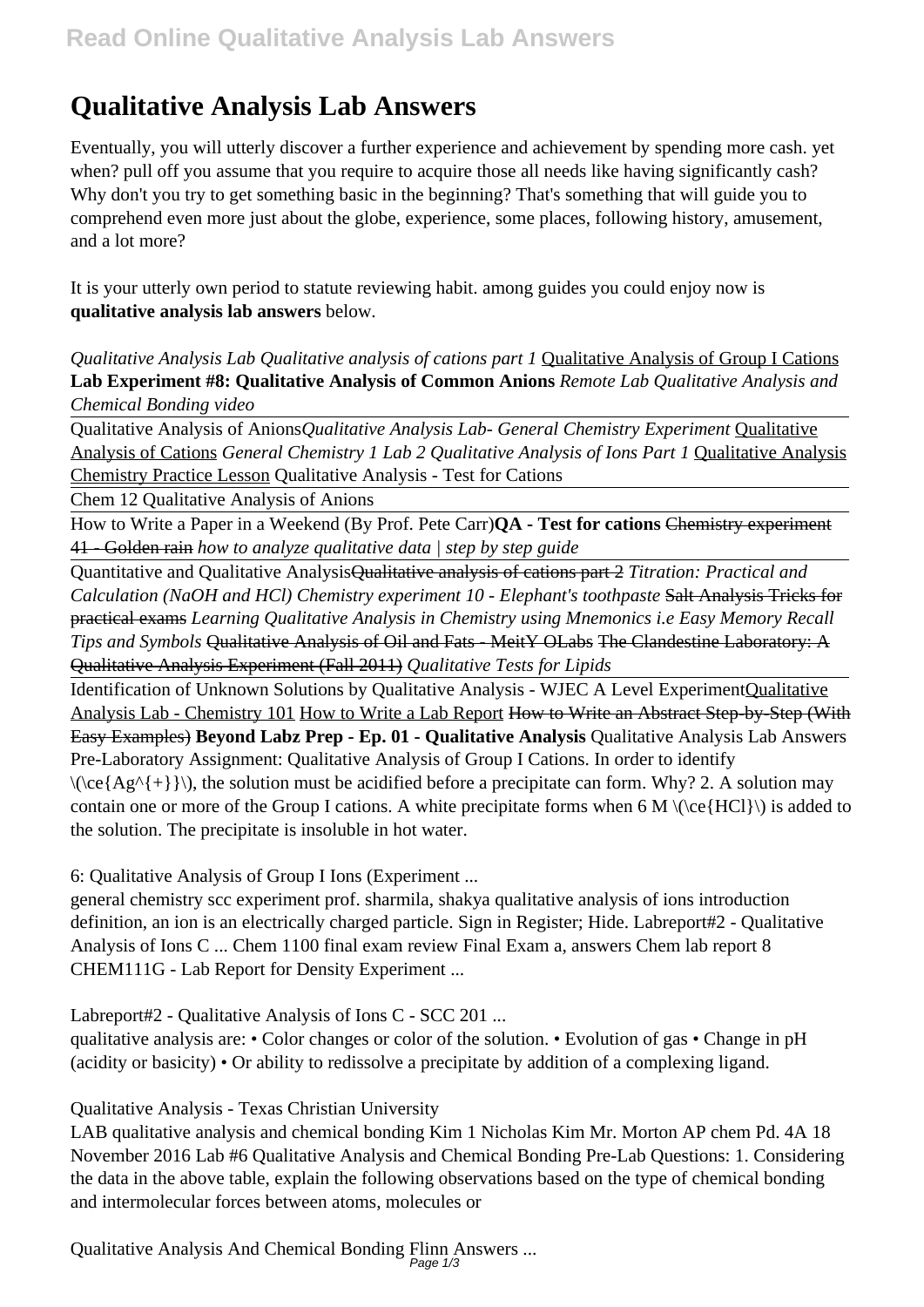# **Read Online Qualitative Analysis Lab Answers**

Therefore, in a qualitative analysis scheme (or "qualitative analysis scheme") Fe+3 may be removed from solution by making the solution basic, thereby precipitating Fe(OH) 3. This precipitate can be removed from solution by centrifugation. Fe(OH) 3 (s) Fe  $+3$  (aq)  $+3$  OH-(aq) (1) Ksp = [Fe+3][OH-]3 (2) solubility =  $[Fe+3] = Ksp-[OH]3(3)$ 

## Experiment 4 Qualitative Analysis of Cations

In the first, addition of potassium thiocyanate solution produces a red-brown color if Fe3+is present.  $3+Fe$   $2+(aq) + SCN-(aq)$  Fe(SCN) (aq, red-brown) Eq. 4. In the second test, ammonia is first added until the solution is only weakly acidic, and this is followed by the addition of potassium ferrocyanide, K.

### Experiment 12: Qualitative Analysis of Cations

Qualitative Analysis Introduction General comments: It is always a good idea to use as few chemicals as possible; it makes sense both from consideration of lab safety and chemical waste disposal. Therefore, keep in mind that each of the chemical tests that are discussed below can be done with a few drops of solution. Remember that

# Chem 201 - Qualitative Analysis Lab - Just Only

Analysis Of Cations Lab Report Answers Qualitative Analysis - Texas Christian University ANALYTICAL LABORATORY MANUAL I Qualitative Analysis Of Cations Lab Report Answers ... E7 Qualitative Analysis of Group I Cations: Precipitation ... Qualitative Analysis of Group I Cations Experiment C6- Cations Qualitative Analysis of Group III Cations Qualitative Analysis of a Group of Cations Qualitative Analysis of Group II Cations Qualitative Analysis of Anions - Lab Manuals for Ventura ... Chem 201 ...

Qualitative Analysis Of Cations Lab Report Answers ...

Qualitative Analysis of Anions 1. Experiment 10. Qualitative Analysis of Anions. Pre-Lab Assignment. Before coming to lab: • Read the lab thoroughly. • Answer the pre-lab questions that appear at the end of this lab exercise. The questions should be answered on a separate (new) page of your lab notebook.

# Qualitative Analysis of Anions - Lab Manuals for Ventura ...

This online notice qualitative analysis of cations lab report answers can be one of the options to accompany you afterward having supplementary time. It will not waste your time. acknowledge me, the e-book will no question publicize you other matter to read.

### Qualitative Analysis Of Cations Lab Report Answers

In a qualitative analysis, reagent M is gradually added to a salt solution N (that contains either 1 anion or 2 different anions), followed by the addition of dilute acid. The graph shows how the mass of precipitate formed changes with the reagents added. Which of the following combinations would produce the given results?

Qualitative Analysis Revision MCQ Questions – Chemistry Notes

To 2 mL of the test solution add about 2-3 mL of Barfoed's reagent. Mix it well and boil it for one minute in the water bath and allow to stand for a few minutes. Formation of a red precipitate of cuprous oxide in the bottom and along the sides of the test tube immediately, only monosaccharides answer this test.

Qualitative Analysis of Carbohydrates (Procedure ...

Experiment 8. Qualitative Analysis of Anions. Pre-Lab Assignment. Before coming to lab: Read the lab thoroughly. Answer the pre-lab questions that appear at the end of this lab exercise. The questions should be answered on a separate (new) page of your lab notebook. Be sure to show all work, round